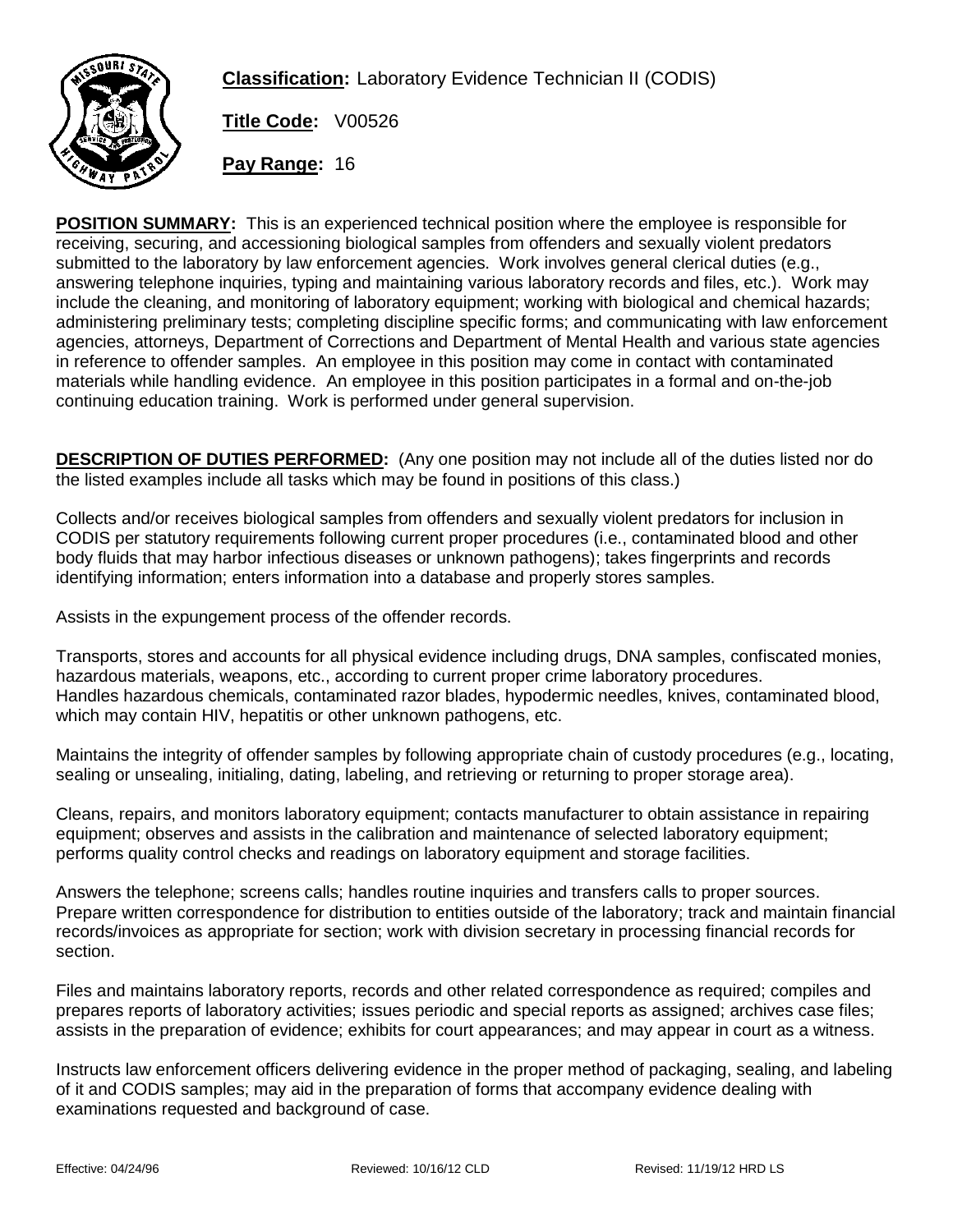## **Classification:** Laboratory Evidence Technician II (CODIS) Page 2

Cleans and monitors laboratory equipment; contacts manufacturer to obtain assistance in repairing equipment; observes and assists in the calibration and maintenance of selected laboratory equipment; and performs quality control checks and readings on laboratory equipment and storage facilities.

Orders, stocks, prepares, stores, and properly disposes of chemicals, reagents, buffers, and supplies necessary to perform laboratory tests; and maintains a supply inventory and reorder as needed.

Performs job-related travel in-state and out-of-state to attend training seminars and appear in court, as needed.

Maintains manual and computer databases, inventories, and QA/QC logs.

Participates in formal and on-the-job training in the scientific analysis of evidence within certain laboratory disciplines; studies procedural manuals, publications, etc., within the chosen/related discipline.

Completes discipline specific QA/QC records, forms; keeps detailed notes made in a logical, legible manner of work performed for incorporation into a report prepared by the laboratory evidence technician and/or criminalist.

Administers preliminary tests on biological and chemical samples (e.g., blood, saliva, semen, vaginal secretions, urine, drugs); develops latent prints, take fingerprints and record identifying information; collects and receives DNA samples from offenders and sexually violent predators; collects and preserves trace evidence (e.g., hair, fibers, paint, glass, etc.); and/or utilizes proper chemicals, supplies and equipment (e.g., tubes, forceps, scissors, scales, containers, etc.) for each specific task.

Performs routine and specialized work area cleaning duties using appropriate chemicals and housekeeping materials.

Assists with training lower classification Laboratory Evidence Technicians in laboratory procedures.

Activates and deactivates laboratory security system.

May appear in court as a witness related to duties performed. Performs job-related travel, as needed.

Performs other related duties as assigned.

**REQUIRED KNOWLEDGE, SKILLS, AND ABILITIES:** Knowledge in the use of safety equipment (i.e., protective eye wear, latex gloves, lab coats, etc.).

Knowledge of the safety rules and procedures associated with laboratory equipment and chemicals, to include, but not limited to, biological and chemical hazards.

Ability to accept safety hazard risk and potential personal harm associated with evidence examination.

Ability to communicate and interact effectively in the reporting of evidence transfers and laboratory results to other law enforcement agencies, prosecutors and court personnel.

Knowledge of the statutory requirements and Patrol policies and procedures reference the dissemination of information.

Ability to calibrate, clean, repair, and maintain laboratory equipment.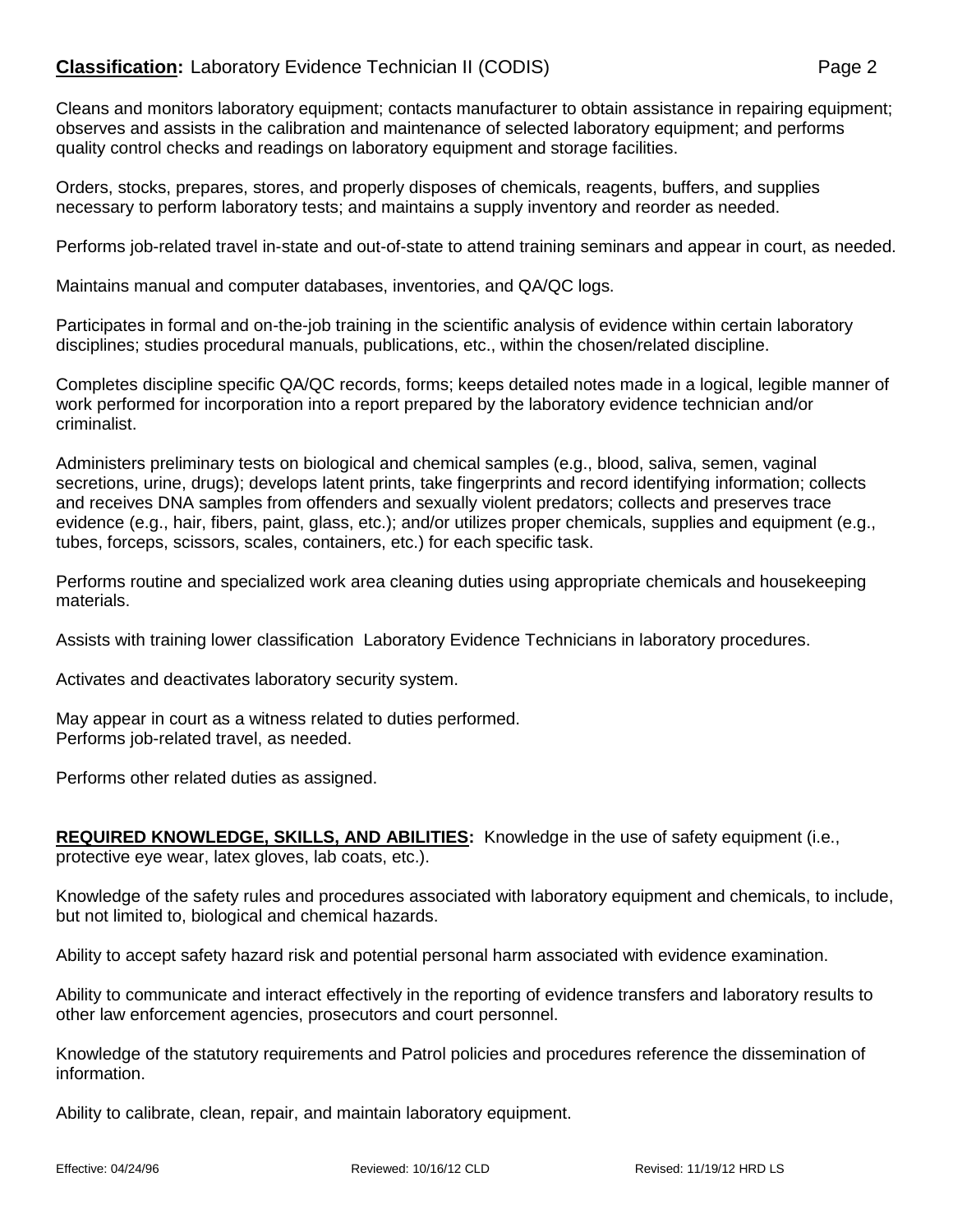Ability to utilize the postal service in delivering physical evidence being careful to observe proper chain of custody.

Knowledge of the laboratory information management system (LIMS).

Ability to compile and prepare information for presentations.

Ability to alphabetize, transport, file, and purge records/documents.

Ability to maintain confidential clerical records and files.

Ability to make sound decisions pertaining to laboratory office procedures involving the handling of evidence in the absence of the supervisor.

Knowledge of the chain of custody requirements of evidence in reference to the various disciplines of the laboratory.

Ability to learn to collect DNA samples and take fingerprints on offenders and sexually violent predators.

Ability to learn the preparation of evidence for court appearances.

Ability to testify to findings of fact in court and for depositions; and maintain composure while under crossexamination in regard to personal and professional qualifications.

Ability to converse with law enforcement agencies and prosecuting attorneys statewide in a tactful manner over the telephone and in person.

Ability to handle firearms, explosive materials and biological hazards in a safe manner using protocol and safety procedures.

Ability to route phone calls and mail to appropriate division personnel.

Ability to transport awkward articles to proper storage facilities (i.e., suitcases, tires, doors, etc.).

Ability to transport tools, equipment, and evidence to other locations in the state.

Ability to climb ladders to retrieve/store articles of evidence; transports articles (i.e., suitcases, tires, doors, etc.) to proper storage facilities.

Ability to recognize and identify minute details.

Ability to learn to correctly measure and prepare chemicals, reagents, and buffers utilized in sample analysis.

Ability to perform work in accordance with prescribed procedures, make accurate observations of test results, and prepare accurate documentation to be utilized by the laboratory evidence technician and/or criminalist.

Ability to participate in and successfully pass practical and/or written competency tests prior to accepting, assigning, and processing offender samples.